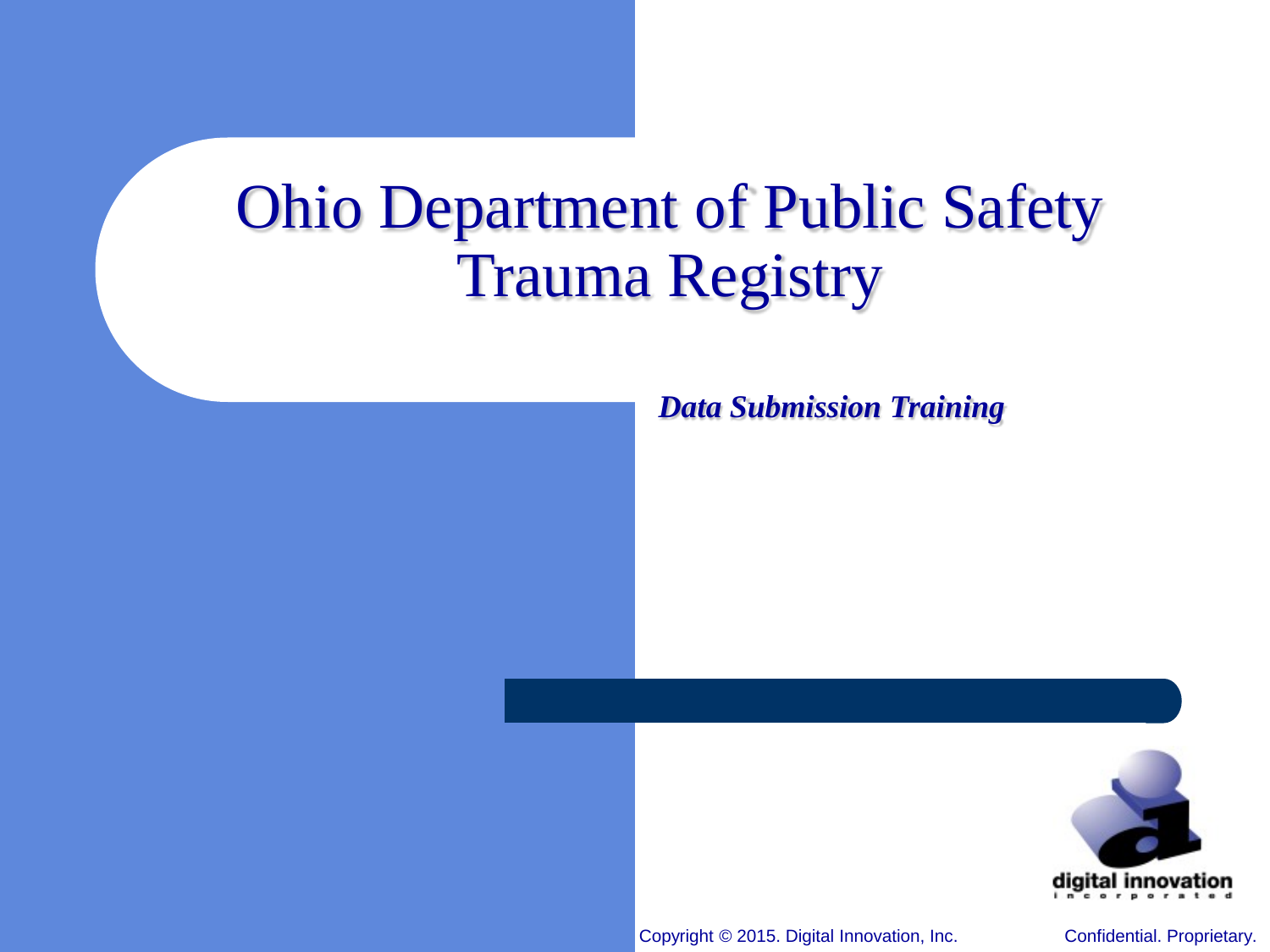#### **Proprietary Rights Notice**

The Collector and DI Coder Software and related help system, documentation and materials (collectively the "Software") constitute confidential and proprietary information of Digital Innovation, Inc., contain copyrights and other intellectual property of Digital Innovation, Inc., and may only be used in accordance with the end user license agreement associated with the Software. All training videos and other materials created by the licensee or other parties for the licensee that incorporate, display or otherwise show the use of the Software constitute copyrighted works owned by Digital Innovation, Inc. and are also part of the Software, subject to the license agreement, and may only be used for the internal business purposes of licensee. Such materials may not be reproduced, duplicated, or disclosed without the express written approval of Digital Innovation, Inc. and specifically may not be posted on the internet (i.e. you-tube, Facebook), or otherwise made generally available to the public or to persons who are not accessing such materials for or to the benefit of licensee.

# digital innovation

#### Copyright © 2014 Digital Innovation, Inc. All Rights Reserved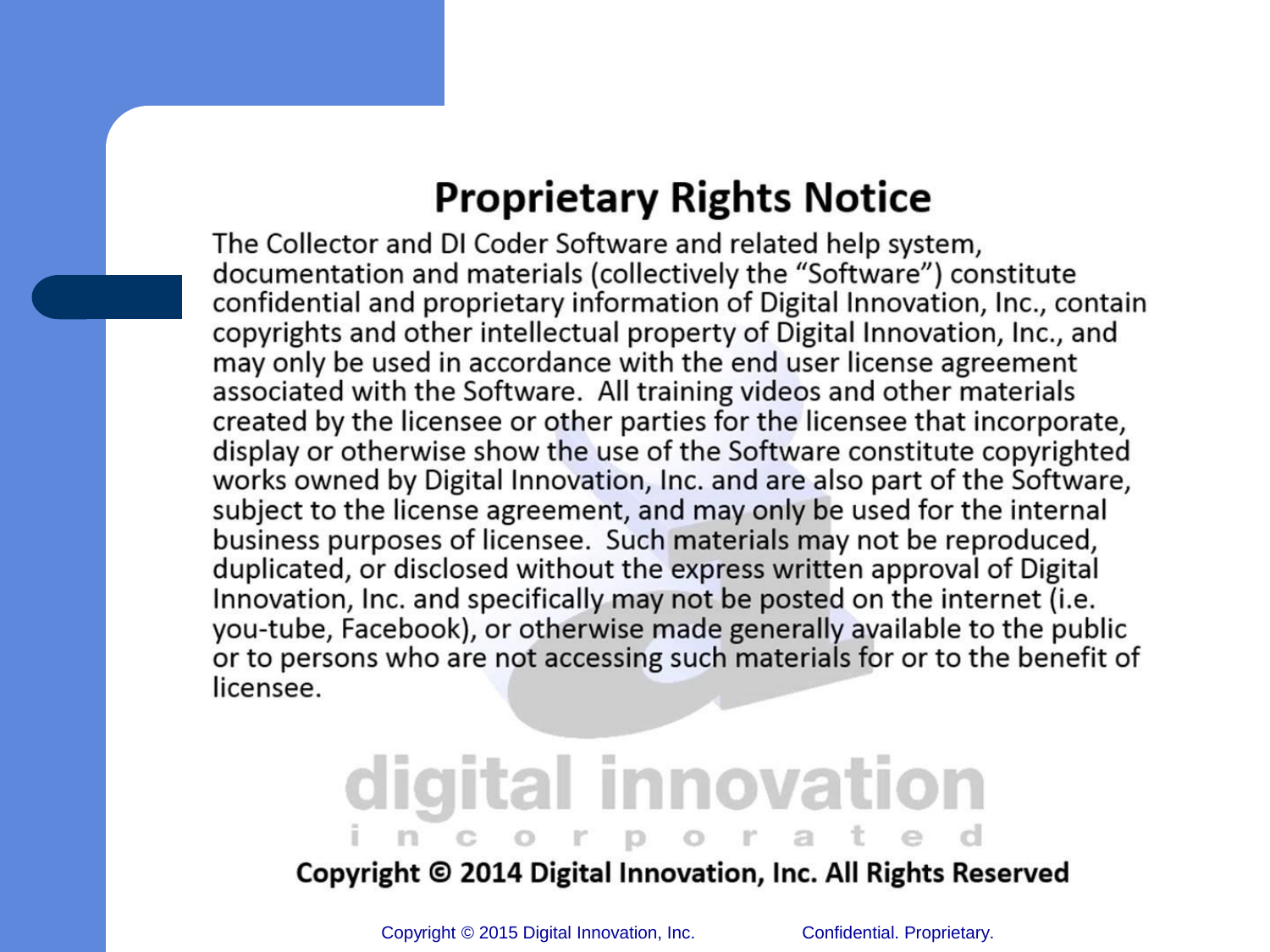# **Training Objectives**

- Provide overview of the OH State Download functionality and submission review tools within the OH Central Site Web Portal
- Demonstrate how to upload a file and review data submission report.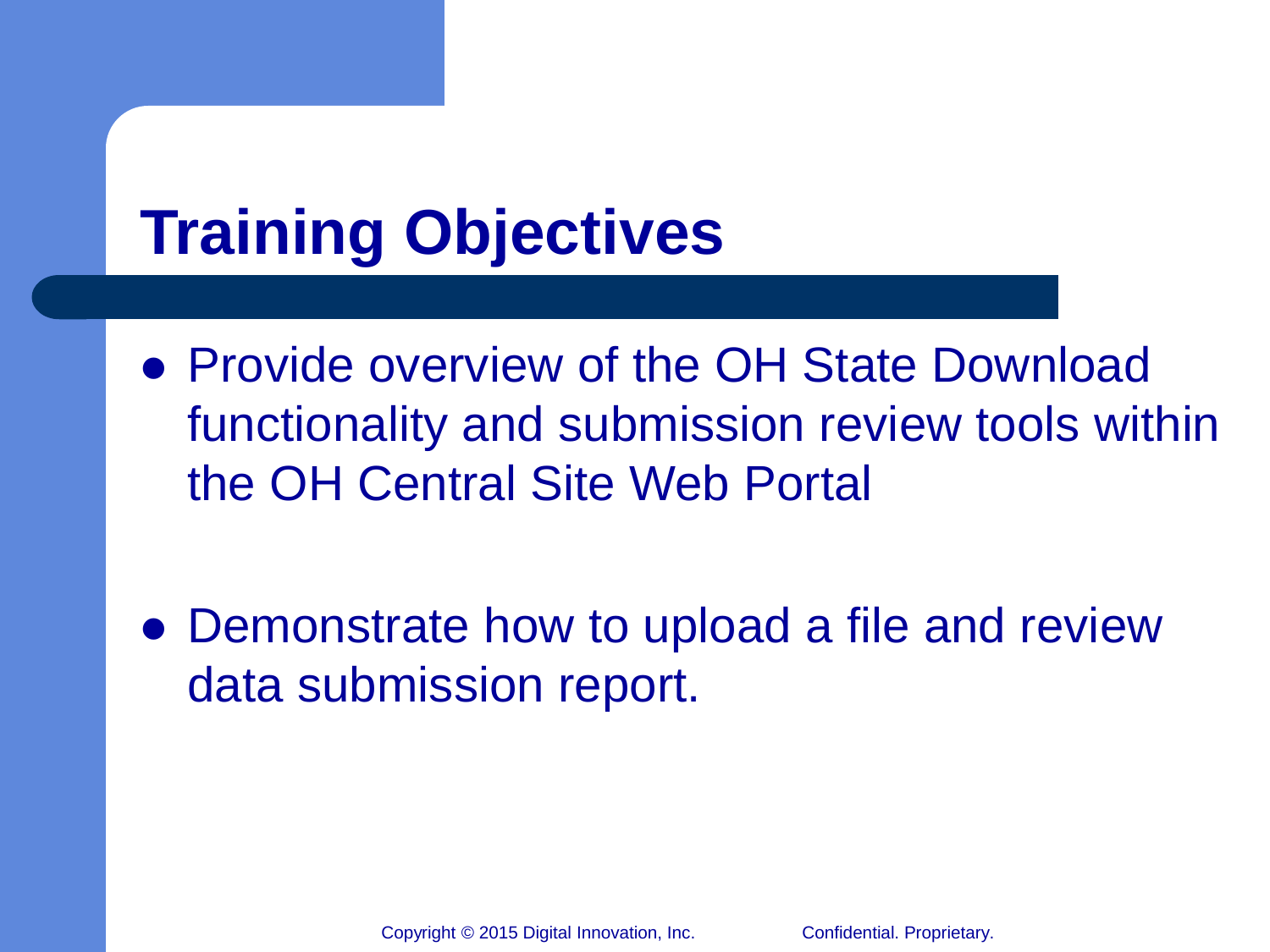#### **Accessing the OH Trauma Web Portal**

- URL for accessing OH Web Portal is [https://oh.centralsiteportal.com](https://oh.centralsiteportal.com/)
- Log in credentials will be provided to you by the OH Department of Public Safety.
- You can request Log in Credentials by e-mailing [EMSData@dps.ohio.gov](mailto:EMSData@dps.ohio.gov)
- Each user will have a unique User ID and Password.
- Each user will only have access to upload and review data submissions for their own facilities.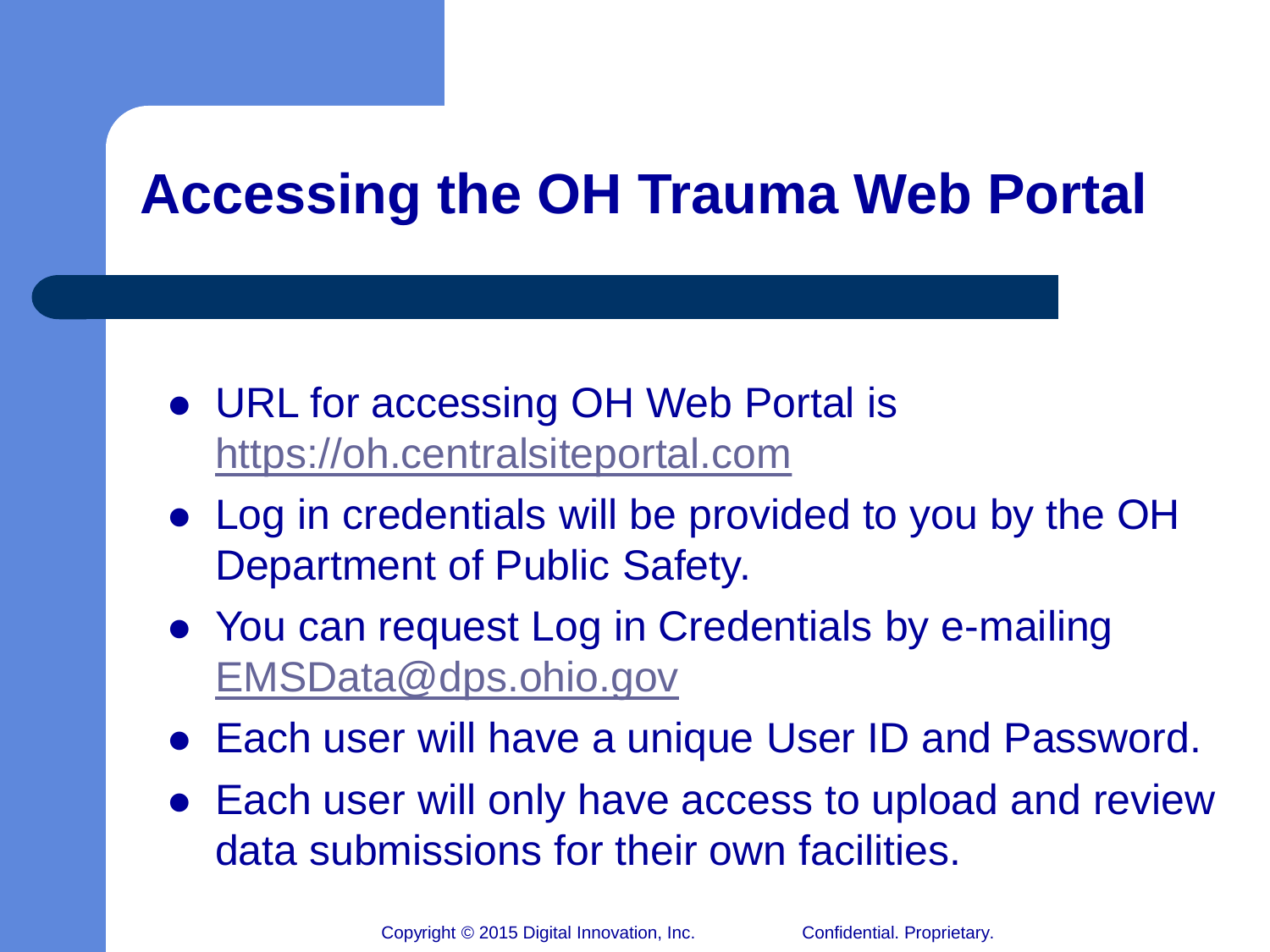#### **OH Central Site Login Page**

|              | <b>OH Central Site</b> |  |
|--------------|------------------------|--|
| Login        |                        |  |
| User Id:     |                        |  |
| Password:    |                        |  |
| Facility Id: |                        |  |
|              | Login                  |  |

#### WARNING: APPLICATION/SYSTEM ADMINISTRATION AND SECURITY MONITORING

The use of this application/system is restricted to authorized users only. This application/system and equipment are subject to monitoring to ensure proper performance of applicable security features or procedures. Such monitoring may result in the acquisition, recording, and analysis of all data being communicated, transmitted, processed or stored in the application/system including but not limited to information stored locally on the hard drive, by a user. There is no right of privacy in this application/system. If monitoring reveals possible evidence of criminal activity, such evidence may be provided to law enforcement personnel and other personnel in conjunction with a report of improper or unauthorized use.

(Disclaimer - Any user who extracts information from the application/system unto media such as, but not limited to, a Floppy disk, CD, DVD, Flash Drive, becomes solely responsible for the safekeeping of that information).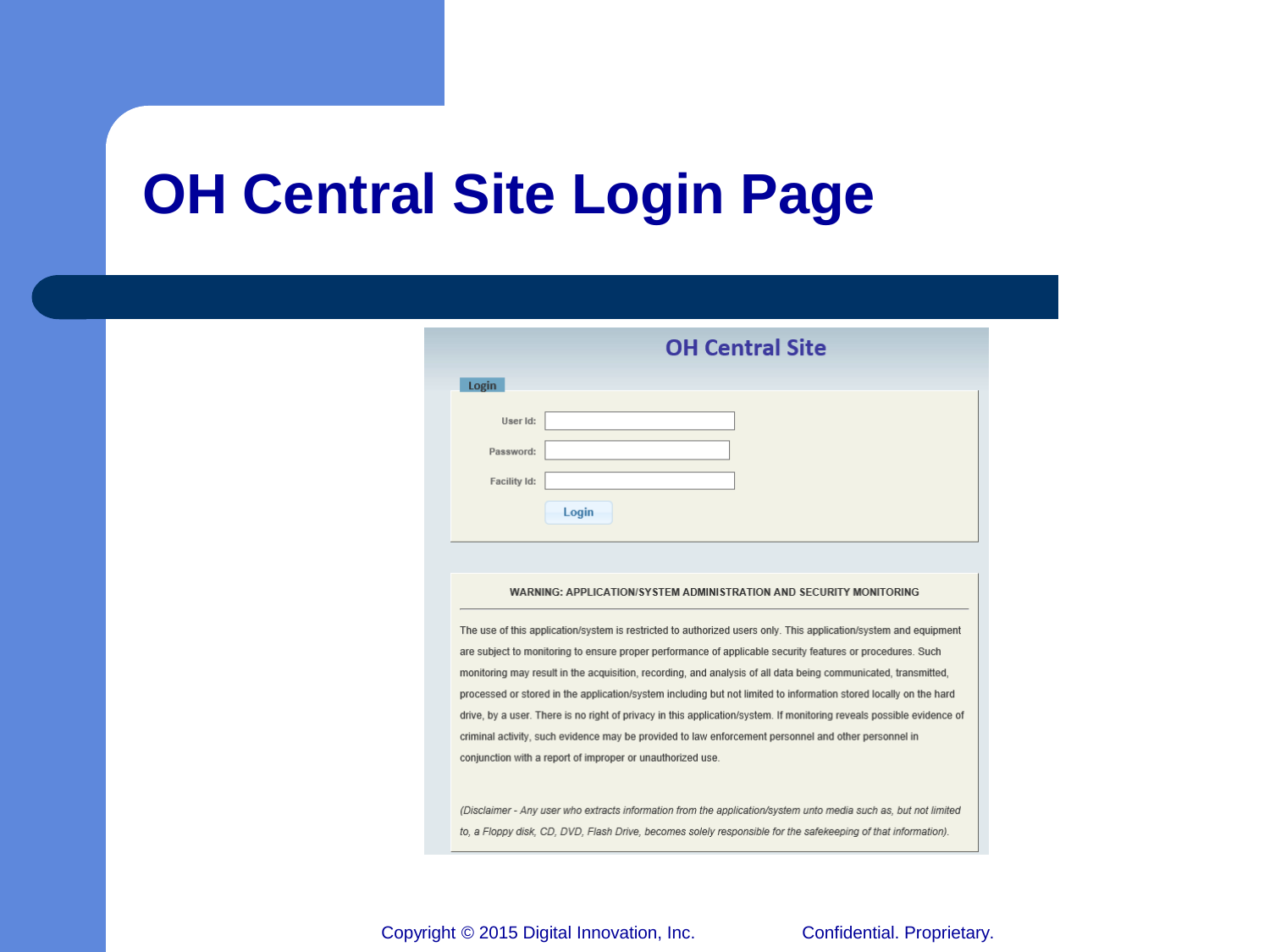#### **Entering Login Credentials**

|                     | <b>OH Central Site</b> |
|---------------------|------------------------|
| Login               |                        |
| User Id:            | SueA                   |
| Password:           |                        |
| <b>Facility Id:</b> | 1582<br>×              |
|                     | Login                  |
|                     |                        |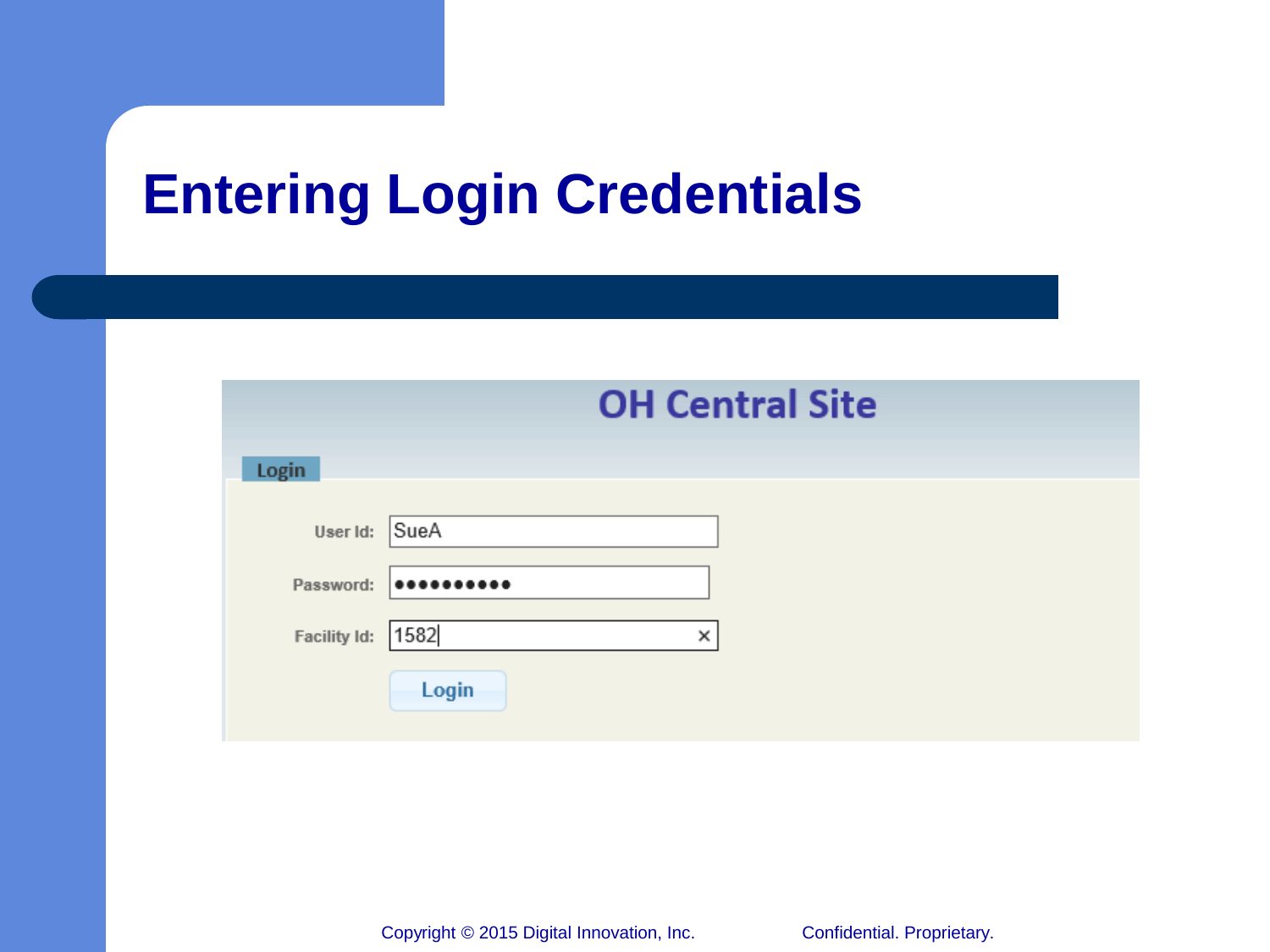### **Data Exchange Menu**

|               | <b>OH Central Site</b>                             |         |                                                                                          |
|---------------|----------------------------------------------------|---------|------------------------------------------------------------------------------------------|
| Data Exchange | <b>Data Submission</b><br><b>Submission Review</b> | General | <b>Admin Module</b><br><b>Message of Day Editor</b><br><b>Change Password</b><br>Support |

Once you login you will see the "Data Exchange" tab on the Web Portal screen with the following menu options:

- Data Submission
- Submission Review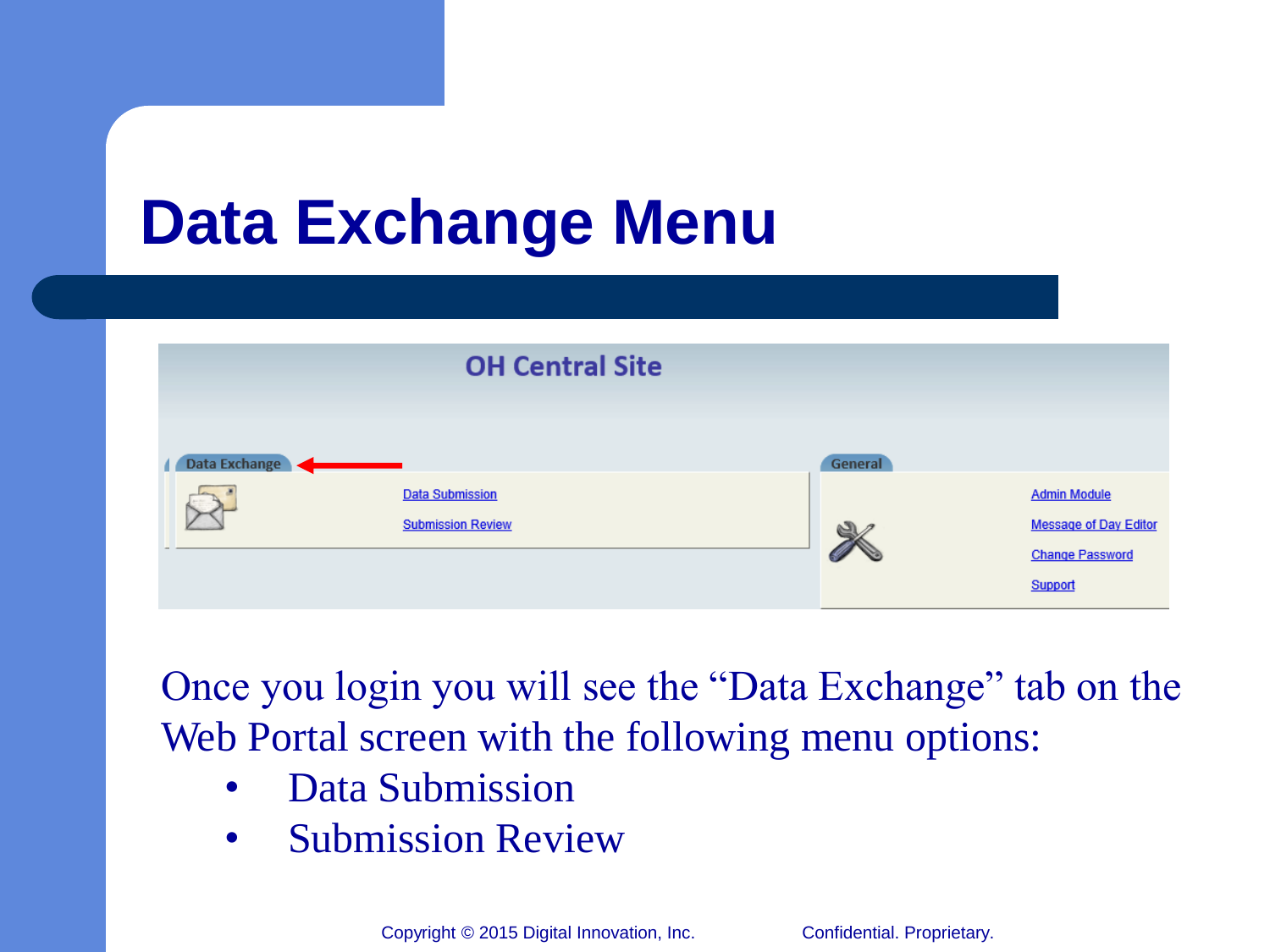### **Data Submission Methods**

#### Automatic

- DI Web Registry: files will automatically send files using an I-Send feature when records are closed.
- DI Windows Registry: files will automatically send files using an I-Send feature when records are closed and the State Download function is executed within the software.

#### Manual

– Registries that do not have I-Send feature will need to manually upload data files by accessing the "Data Submission" menu option under the "Data Exchange" tab.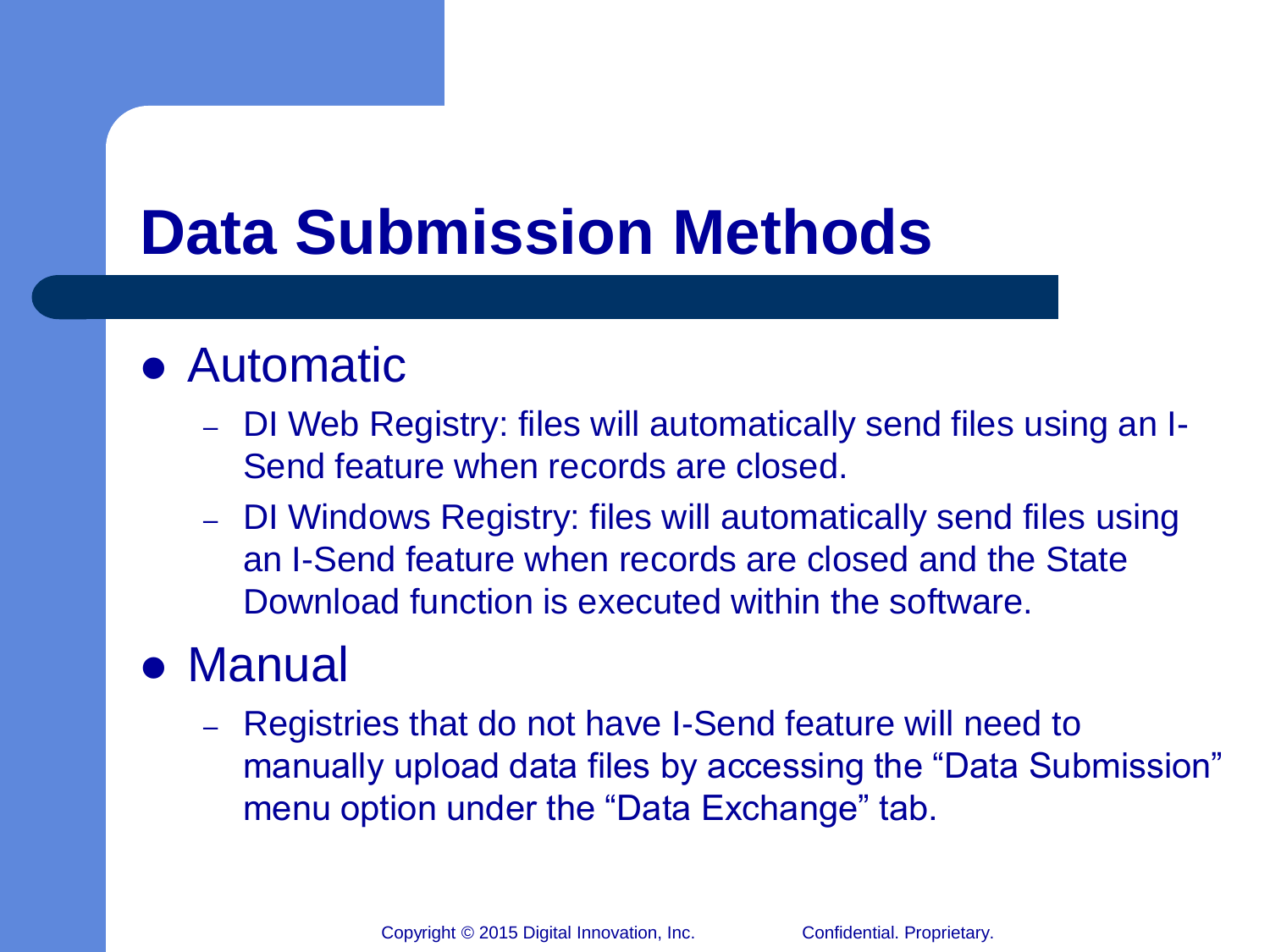### **Data Submission – Manual Upload**

|               | <b>OH Central Site</b>                             |         |                                                                                                 |
|---------------|----------------------------------------------------|---------|-------------------------------------------------------------------------------------------------|
| Data Exchange |                                                    | General |                                                                                                 |
|               | <b>Data Submission</b><br><b>Submission Review</b> |         | <b>Admin Module</b><br><b>Message of Day Editor</b><br><b>Change Password</b><br><b>Support</b> |

- Click on the "Data Submission" menu option.
- The "Upload New File" screen will appear

| ъ.<br>digital innovation<br>incorporated | <b>OH Central Site</b>  | Welcome SUEA.<br>0:Ohio Dept of Public Safety |
|------------------------------------------|-------------------------|-----------------------------------------------|
| Upload New File                          |                         |                                               |
| File                                     | Browse<br><b>Upload</b> |                                               |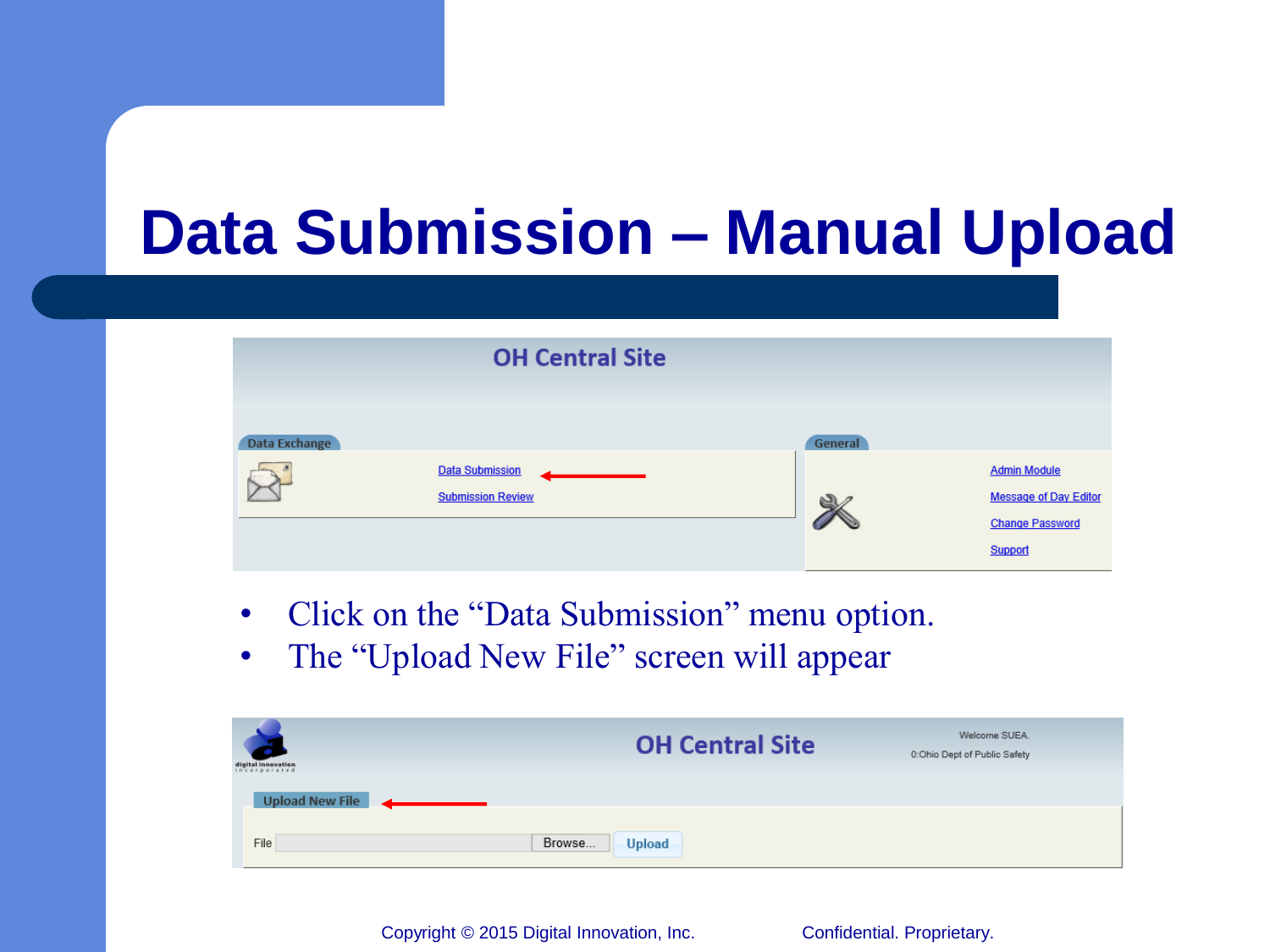### **Data Submission – Manual Upload**

| digital innovation<br>incorporated | <b>OH Central Site</b>  | Welcome SUEA.<br>0:Ohio Dept of Public Safety |
|------------------------------------|-------------------------|-----------------------------------------------|
| <b>Upload New File</b>             |                         |                                               |
| File                               | Browse<br><b>Upload</b> |                                               |

- Click "Browse" to navigate and find the file that you want to upload
- Then click "Upload" button.
- After the data upload is complete, you will be notified that the file has been submitted and that it is being processed.

Your data submission has been received (submission 912). The Submission Review screen will show the status of your submission report in a few minutes

**Return to data submission**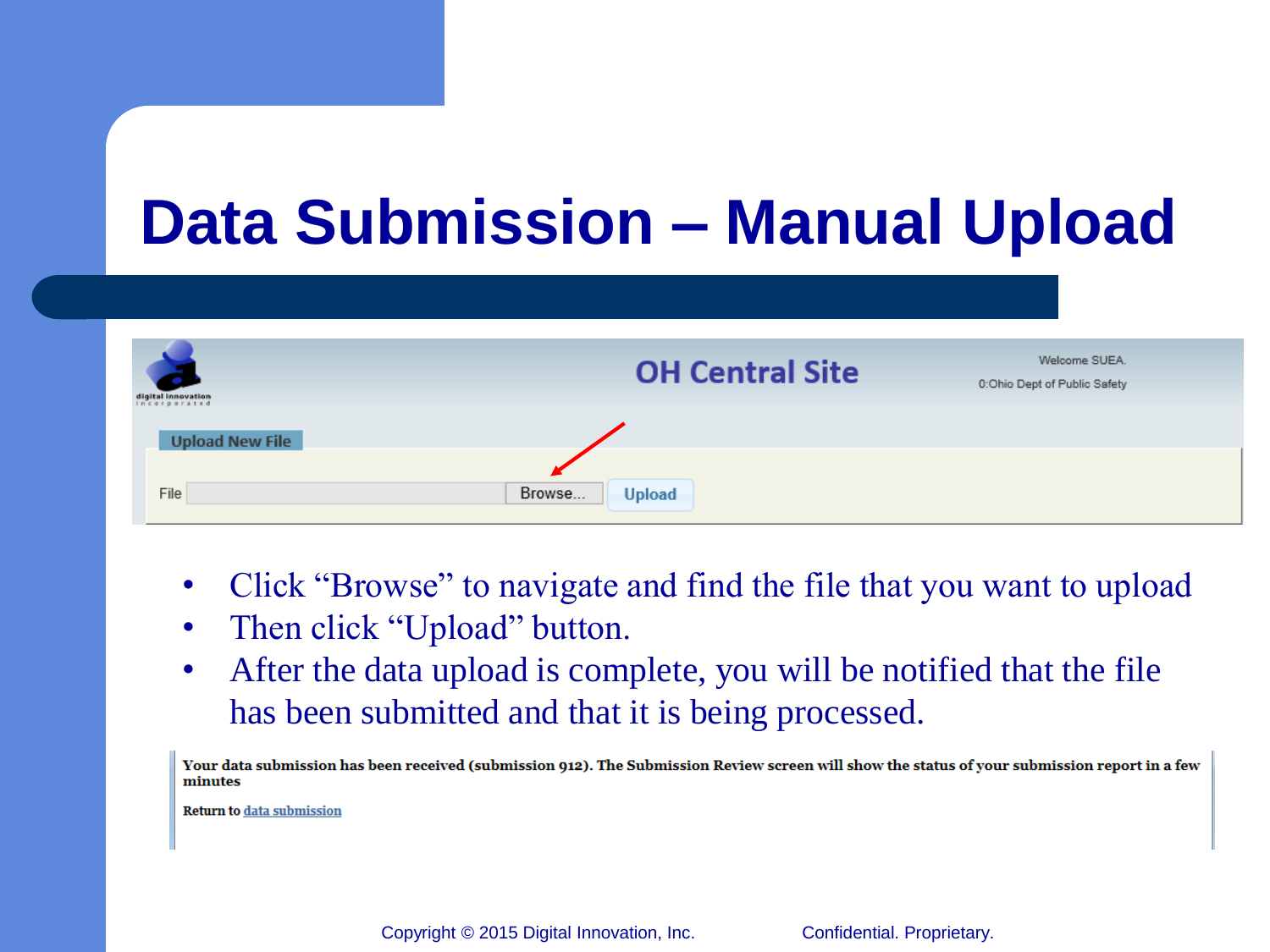### **Data Processing**

- Once a file is submitted, each record will be evaluated by the validator
	- OH State Download is based on NTDB & Unique OH Business Rules
- Any record with Level I or Level II errors will fail submission and not be loaded in the system.
- Records that fail loading will need to be corrected and resubmitted.
- It is important to understand that records from a file load on a record by record basis so you can have records that successfully load and records that fail loading in one submission file.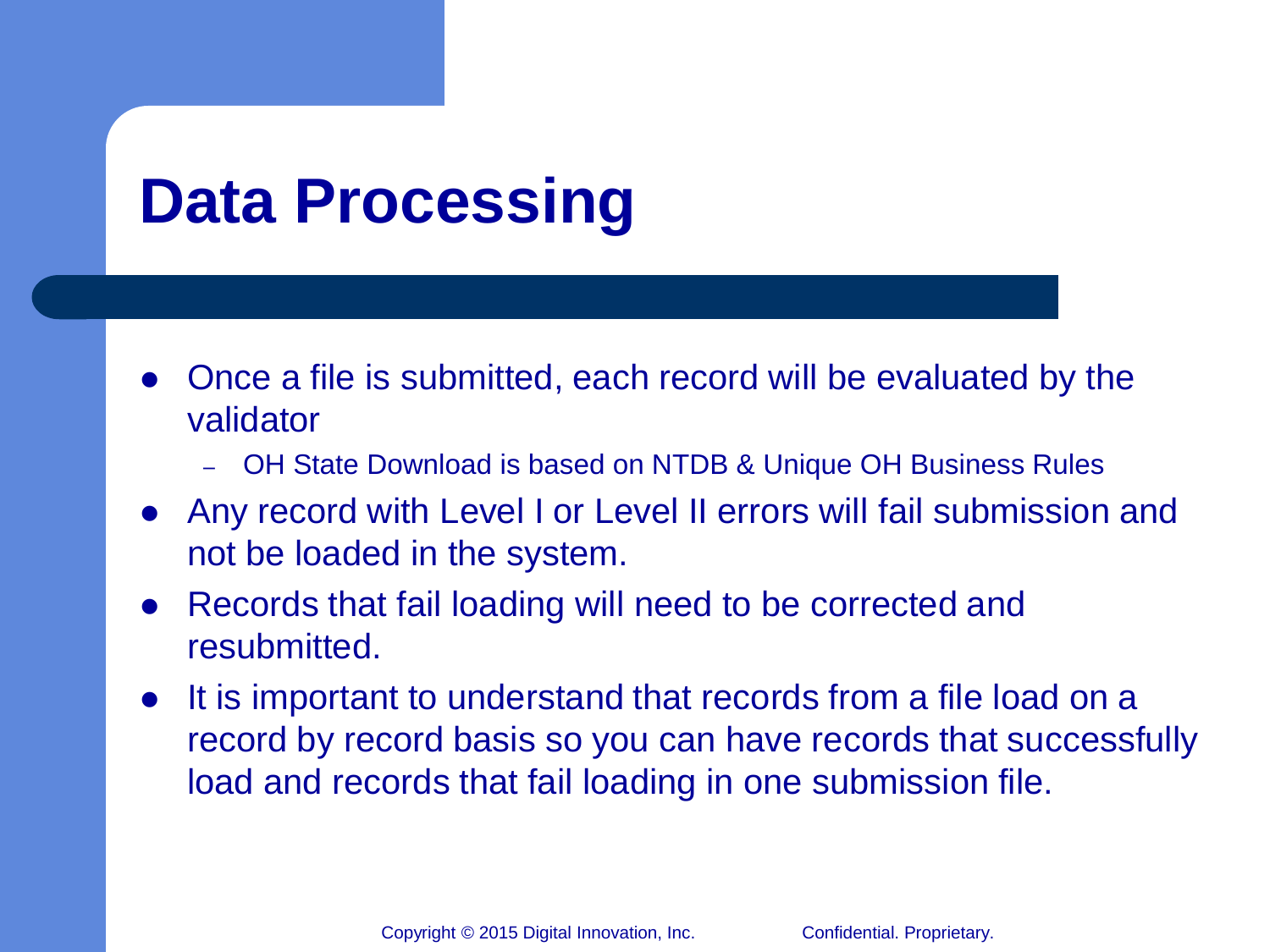### **Submission Review**

- Under the "Data Exchange" section, click the menu choice for "Submission Review".
- This feature can be used by any hospital to view submission reports for files that have been uploaded.

|               | <b>OH Central Site</b>                             |         |                                                                                          |
|---------------|----------------------------------------------------|---------|------------------------------------------------------------------------------------------|
| Data Exchange |                                                    | General |                                                                                          |
|               | <b>Data Submission</b><br><b>Submission Review</b> |         | <b>Admin Module</b><br><b>Message of Day Editor</b><br><b>Change Password</b><br>Support |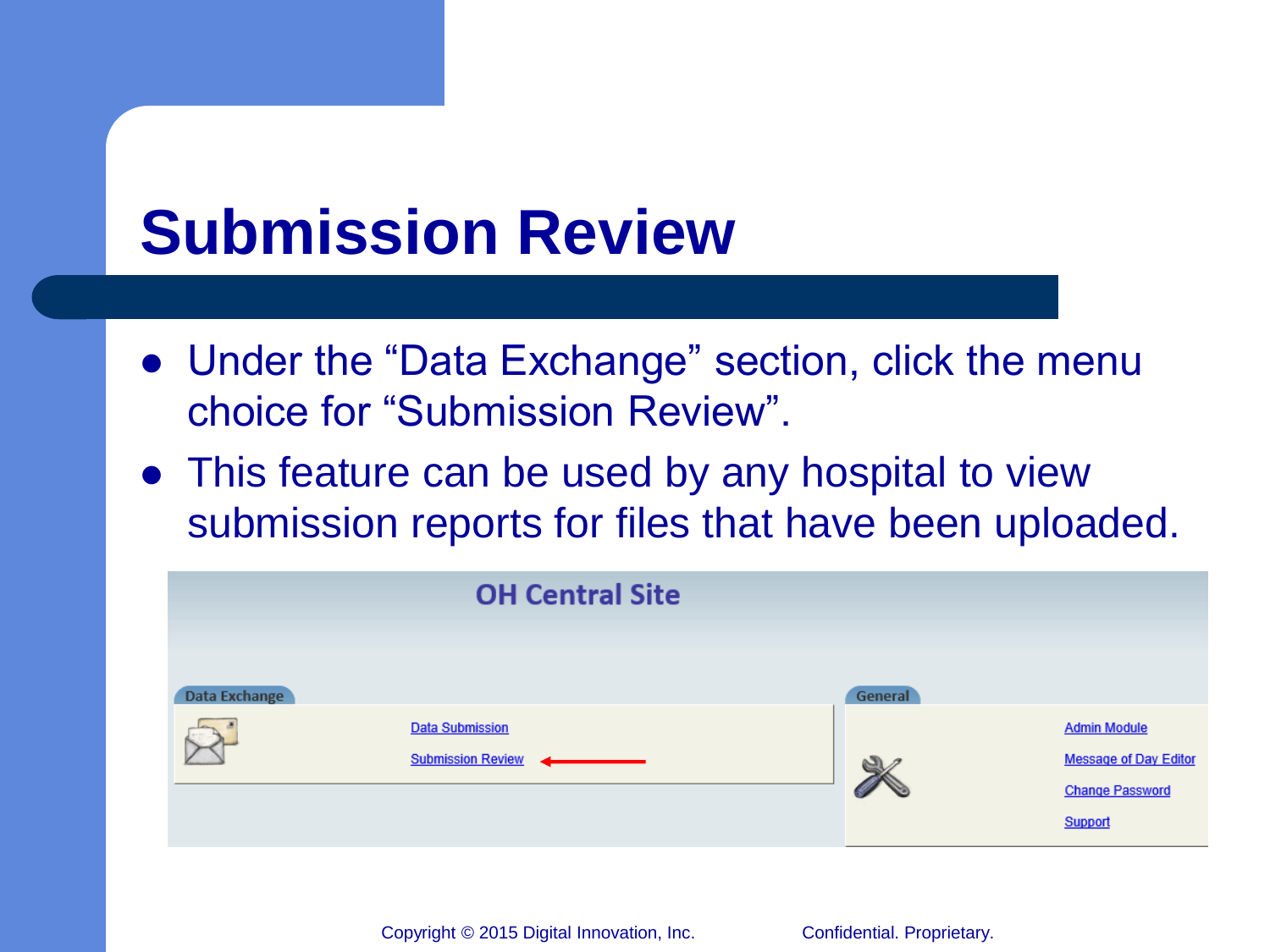### **Submission Review**

• When you click "Submission Review", the "View" Submissions" screen appears.

| digital innovation<br>incorporated                                                                                                                                                                                                                                                                              | <b>OH Central Site</b>                                                                                                                                   | Welcome SUEA.<br>0:Ohio Dept of Public Safety                                                                                                                         |
|-----------------------------------------------------------------------------------------------------------------------------------------------------------------------------------------------------------------------------------------------------------------------------------------------------------------|----------------------------------------------------------------------------------------------------------------------------------------------------------|-----------------------------------------------------------------------------------------------------------------------------------------------------------------------|
| <b>View Submissions</b><br><b>Submissions Filter</b>                                                                                                                                                                                                                                                            |                                                                                                                                                          |                                                                                                                                                                       |
| <b>Processing Status:</b><br>$\checkmark$                                                                                                                                                                                                                                                                       | <b>Disposition Status:</b>                                                                                                                               | $\checkmark$                                                                                                                                                          |
| <b>Submission Date Range:</b><br>To<br><b>Search</b><br><b>Reset</b>                                                                                                                                                                                                                                            | $\checkmark$                                                                                                                                             |                                                                                                                                                                       |
|                                                                                                                                                                                                                                                                                                                 |                                                                                                                                                          |                                                                                                                                                                       |
| Show 10 V entries                                                                                                                                                                                                                                                                                               |                                                                                                                                                          | Search:                                                                                                                                                               |
| <b>Target</b><br><b>Target</b><br><b>Target</b><br><b>Target</b><br><b>Submission</b><br>Sub<br>≎<br>Name $\diamond$<br><b>Facility</b><br>Facility $\diamond$<br><b>Facility <math>\diamond</math></b><br><b>Facility</b><br>۵<br>÷<br>ID<br><b>Date</b><br>ID<br><b>Name</b><br><b>State</b><br><b>County</b> | <b>EDA</b><br><b>EDA</b><br><b>Submitting</b><br>$\ddot{\circ}$<br>ó.<br>Start $\diamond$<br>End $\diamond$<br><b>User</b><br><b>Date</b><br><b>Date</b> | # of<br>Disposition $\Leftrightarrow$<br><b>Processing</b><br><b>Submission</b><br>ó<br>÷.<br>÷<br><b>Records</b><br><b>Status</b><br><b>Status</b><br><b>Reports</b> |
|                                                                                                                                                                                                                                                                                                                 | No data available in table                                                                                                                               |                                                                                                                                                                       |
| Showing 0 to 0 of 0 entries                                                                                                                                                                                                                                                                                     |                                                                                                                                                          | $\circ$                                                                                                                                                               |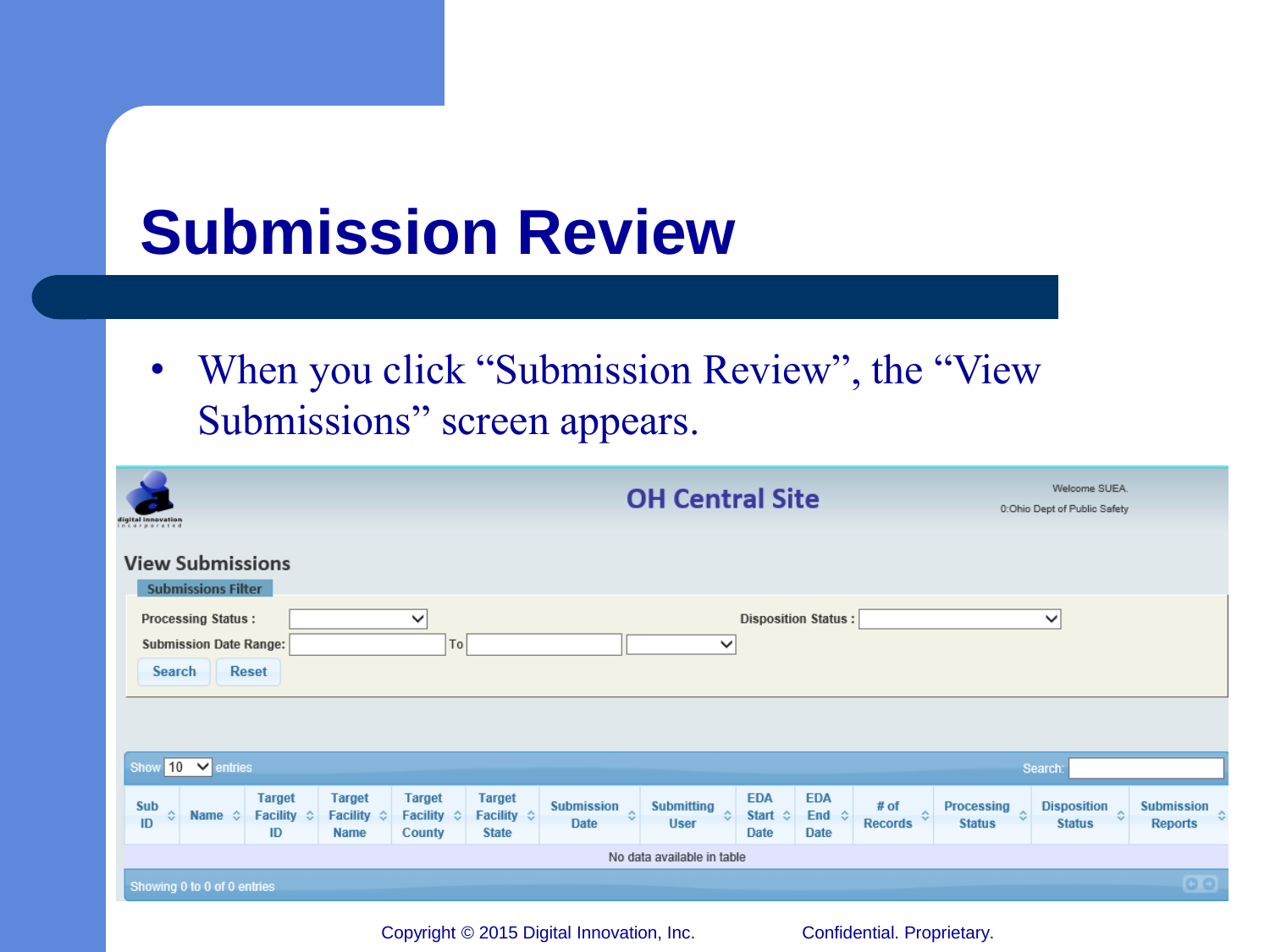### **View Submission Details**

| <b>View Submissions</b>   |              |    |                            |              |
|---------------------------|--------------|----|----------------------------|--------------|
| <b>Submissions Filter</b> |              |    |                            |              |
| <b>Processing Status:</b> | $\checkmark$ |    | <b>Disposition Status:</b> | $\checkmark$ |
| Submission Date Range:    |              | To |                            |              |
| <b>Search</b><br>Reset    |              |    |                            |              |

- Submission Filters allow you to narrow your search on uploaded files to match certain criteria including Processing Status, Submission Date Range, and Disposition Status.
	- *Processing Status* allows you to view submissions by Dispatched, Pending Validation, Pending Loading, or Processed status
	- *Submission Date Range* allows you to view submissions for any particular data range that you enter.
	- *Disposition Status* allows you to view submissions by final disposition status of the file submitted including Not Processed, Failed Loading, Rejected by Validation/Policy, Failed Submission, Loaded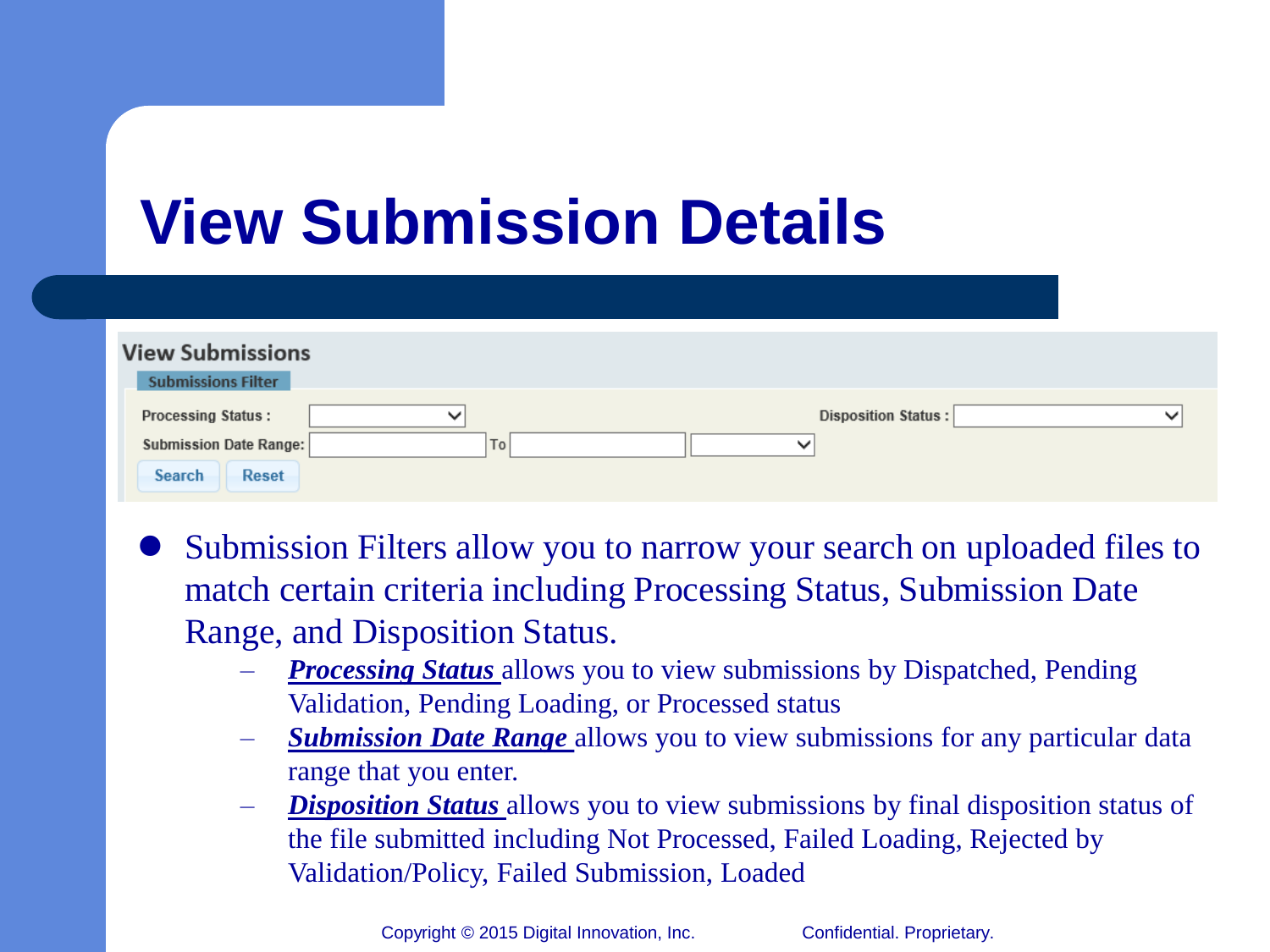### **View Submission Details**

| Show 10 V entries |                             |  |                            |                              |                              |                               |                    |                            |                             |                           |                          |                             | Search:                             |                              |
|-------------------|-----------------------------|--|----------------------------|------------------------------|------------------------------|-------------------------------|--------------------|----------------------------|-----------------------------|---------------------------|--------------------------|-----------------------------|-------------------------------------|------------------------------|
| Sub<br>ID         | Name                        |  | Target<br>Facility 0<br>ID | Target<br>Facility 0<br>Name | Target<br>Facility<br>County | Target<br>Facility 0<br>State | Submission<br>Date | Submitting<br><b>User</b>  | EDA<br><b>Start</b><br>Date | <b>EDA</b><br>End<br>Date | $#$ of<br><b>Records</b> | Processing<br><b>Status</b> | <b>Disposition</b><br><b>Status</b> | Submission<br><b>Reports</b> |
|                   |                             |  |                            |                              |                              |                               |                    | No data available in table |                             |                           |                          |                             |                                     |                              |
|                   | Showing 0 to 0 of 0 entries |  |                            |                              |                              |                               |                    |                            |                             |                           |                          |                             |                                     |                              |

#### The "Submission Table" displays information about each submitted file.

- *Sub ID*: Unique Submission File Identification Number
- *Name:* Submission File Name
- *Target Facility ID:* Facility ID of Submitting Hospital
- *Target Facility Name:* Facility Name of Submitting Hospital
- *Submission Date:* Date the File was Submitted
- *Submitting User:* User ID of the individual that submitted the file
- *# of Record:* Total number of records contained in the file
- *Processing Status:* displays the current processing status of the submitted file.
- **Disposition Status:** displays the current disposition status of the submitted file
- **Submission Report:** provides link to the submission report for all records and contains information about the submitted file.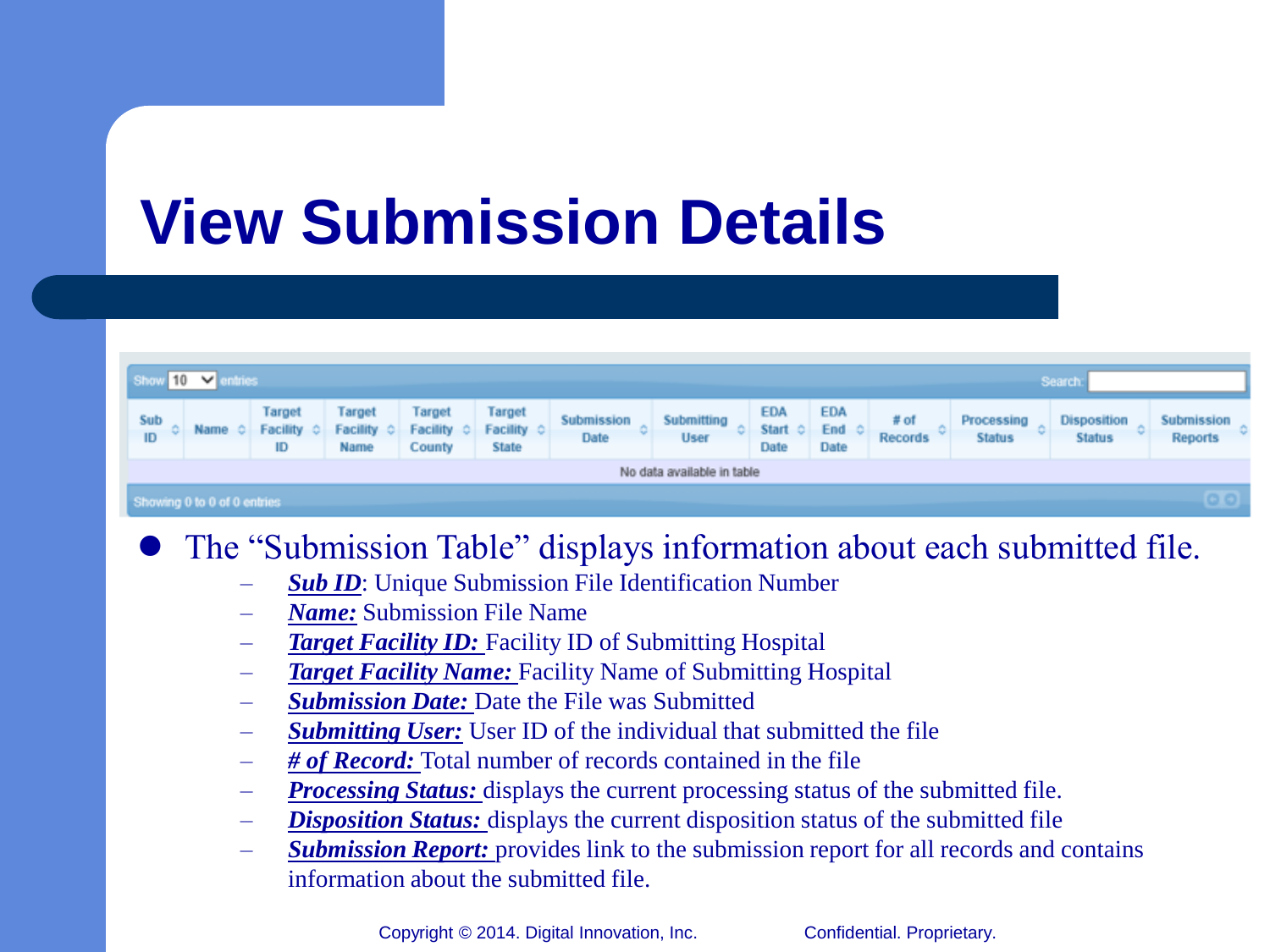## **Submission Table & Reports**

| Sub<br>ID | <b>Name</b><br>$\hat{z}$          | <b>Target</b><br>Facility $\diamond$<br>ID | <b>Target</b><br><b>Facility</b><br><b>Name</b> | <b>Target</b><br>Facility $\diamond$<br><b>County</b> | <b>Target</b><br>Facility $\diamond$<br><b>State</b> | <b>Submission</b><br>쇠<br><b>Date</b> | Submitting $\Diamond$<br><b>User</b> | <b>EDA</b><br>Start $\Leftrightarrow$<br><b>Date</b> | <b>EDA</b><br>End $\diamond$<br>Date | # of<br><b>Records</b> | Processing $\Leftrightarrow$<br><b>Status</b> | <b>Disposition</b><br><b>A</b><br><b>Status</b> | <b>Submission</b> $\Leftrightarrow$<br><b>Reports</b> |
|-----------|-----------------------------------|--------------------------------------------|-------------------------------------------------|-------------------------------------------------------|------------------------------------------------------|---------------------------------------|--------------------------------------|------------------------------------------------------|--------------------------------------|------------------------|-----------------------------------------------|-------------------------------------------------|-------------------------------------------------------|
| 926       | TRAUMA 1003 20150330 1443test.XML | System                                     |                                                 |                                                       |                                                      | 03/30/2015<br>13:22                   | Admin                                |                                                      |                                      | 11                     | Processed                                     | <b>Rejected By</b><br><b>Validation/Policy</b>  | 旧                                                     |
| 925       | trauma_1269_20150330_1321.xfr     | 1269                                       |                                                 |                                                       |                                                      | 03/30/2015<br>13:20                   | Admin                                |                                                      |                                      | 15                     | Processed                                     | Rejected By<br><b>Validation/Policy</b>         | E                                                     |
| 924       | trauma_1003_20150330_1320.xfr     | 1003                                       |                                                 |                                                       |                                                      | 03/30/2015<br>13:18                   | Admin                                |                                                      |                                      | 6                      | Processed                                     | <b>Rejected By</b><br><b>Validation/Policy</b>  | E                                                     |
| 923       | trauma_1003_20150330_1310.xfr     | 1003                                       |                                                 |                                                       |                                                      | 03/30/2015<br>13:08                   | <b>Admin</b>                         |                                                      |                                      | 8 <sup>°</sup>         | Processed                                     | <b>Rejected By</b><br><b>Validation/Policy</b>  | E                                                     |
| 922       | trauma_1021_20150330_0853.xfr     | 1021                                       |                                                 |                                                       |                                                      | 03/30/2015<br>08:55                   | Admin                                |                                                      |                                      | 83                     | <b>Processed</b>                              | <b>Rejected By</b><br><b>Validation/Policy</b>  | I                                                     |
| 921       | trauma_1269_20150330_0838.xfr     | 1269                                       |                                                 |                                                       |                                                      | 03/30/2015<br>08:37                   | Admin                                |                                                      |                                      | 17                     | Processed                                     | Rejected By<br><b>Validation/Policy</b>         | 旧                                                     |
| 920       | trauma 1003_20150330_0836.xfr     | 1003                                       |                                                 |                                                       |                                                      | 03/30/2015<br>08:35                   | Admin                                |                                                      |                                      | 13                     | Processed                                     | <b>Rejected By</b><br><b>Validation/Policy</b>  | E                                                     |
| 919       | trauma_1011_20150330_0832.xfr     | 1011                                       |                                                 |                                                       |                                                      | 03/30/2015<br>08:31                   | Admin                                |                                                      |                                      | 8                      | Processed                                     | <b>Rejected By</b><br><b>Validation/Policy</b>  | 膻                                                     |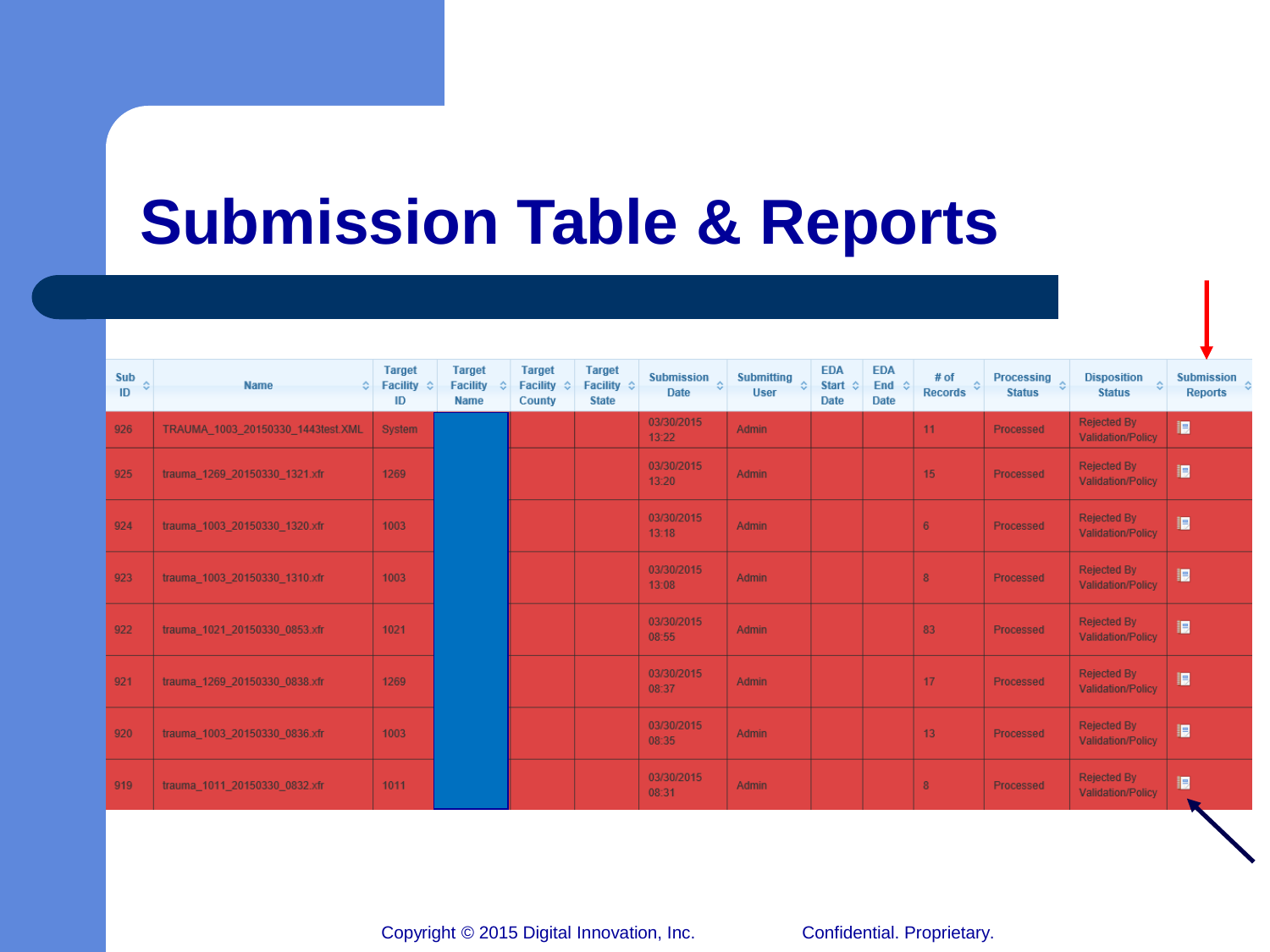### **Submission Report**

#### **Submission Report** Overview

| <b>Submission Number</b>  | 924                           |
|---------------------------|-------------------------------|
| <b>File Name</b>          | trauma 1003 20150330 1320.xfr |
| <b>Facility Id</b>        |                               |
| <b>Facility Name</b>      |                               |
| <b>Submission Date</b>    | 2015-03-30 13:18:29           |
| <b>Submitting User</b>    | Admin                         |
| <b>Processing Status</b>  | Processed                     |
| <b>Disposition Status</b> | Rejected By Validation/Policy |

| Total number of records in the submission file |  |  |  |  |
|------------------------------------------------|--|--|--|--|
| Records loaded to staging                      |  |  |  |  |
| Records failed to stage                        |  |  |  |  |
| New records                                    |  |  |  |  |
| <b>Blocked records</b>                         |  |  |  |  |
| Deleted records                                |  |  |  |  |
| Deleted records not found                      |  |  |  |  |
| Replaced records                               |  |  |  |  |
| Staging error count                            |  |  |  |  |
| Loading error count                            |  |  |  |  |

#### **Statistics**

#### **Errors and Warnings**

| Type | Record             | Field                                  | Message                                                                                                                               | Level   Code |
|------|--------------------|----------------------------------------|---------------------------------------------------------------------------------------------------------------------------------------|--------------|
|      | Staging 89000000   | HospitalProcedures[].HospitalProcedure | Field should not be Not Applicable unless patient had no procedures performed                                                         | 6504         |
|      | Staging   89000000 |                                        | HospitalProcedures <sup>[]</sup> HospitalProcedureIcd10 Field should not be Not Applicable unless patient had no procedures performed | 8804         |
|      | Staging 89000000   | HospitalProcedures[].HospitalProcedure | Field should not be Not Applicable unless patient had no procedures performed                                                         | 6504         |
|      | Staging 89000000   |                                        | HospitalProcedures[].HospitalProcedureIcd10 Field should not be Not Applicable unless patient had no procedures performed             | 8804         |
|      | Staging 89000000   | HospitalProcedures[].HospitalProcedure | Not Applicable, must either (1) contain a valid ICD-9 code or (2) be Not Known/Not Recorded if not coding ICD-9   4                   | 6504         |
|      | Staging   89000000 | PrehospitalCardiacArrest               | Field cannot be blank                                                                                                                 | 9702         |